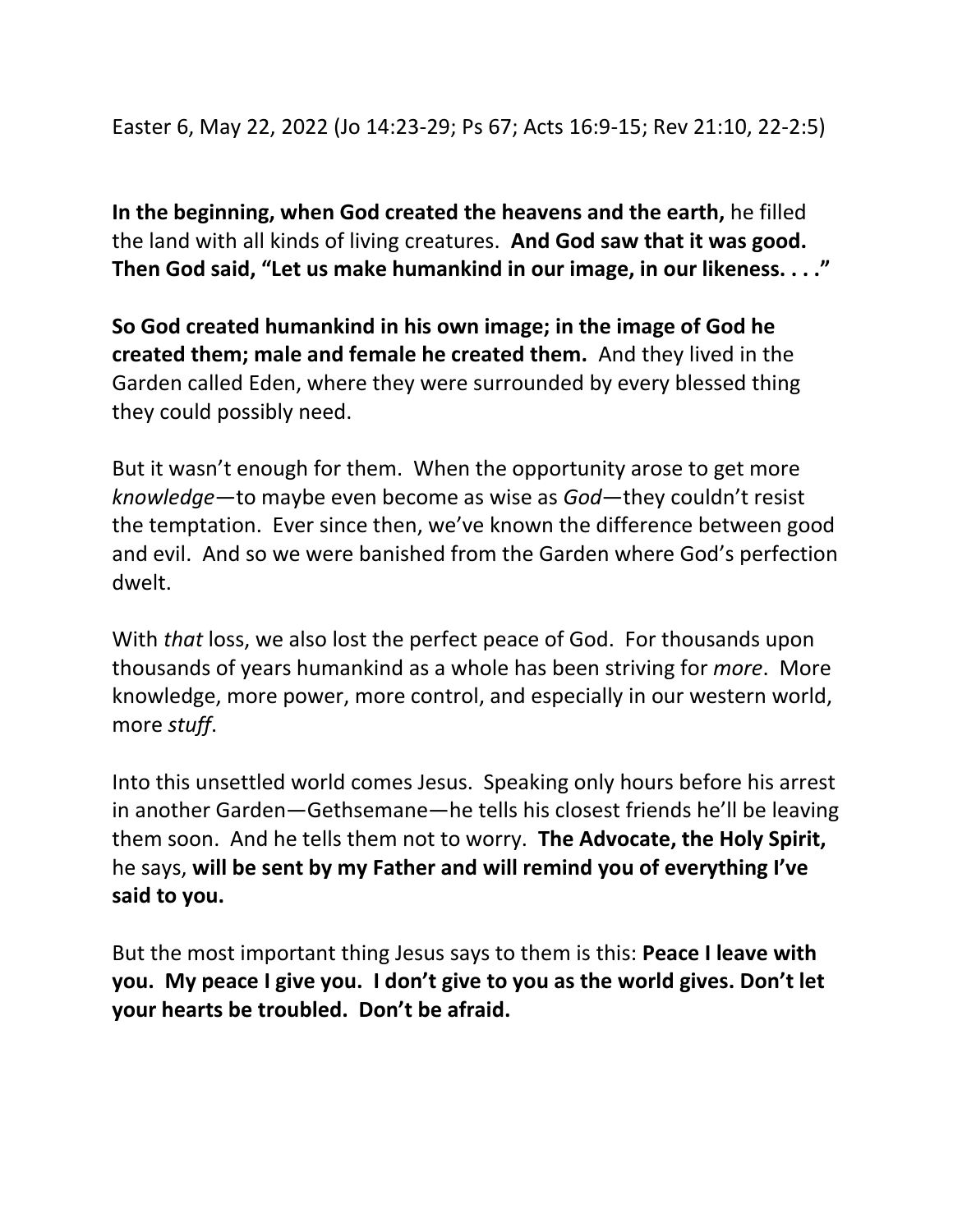*Listen* to Jesus from Matthew's gospel: **Come to me, all you who labor and are carrying heavy burdens, and I will give you rest. Take my yoke upon you and learn from me, for I am gentle and humble in heart, and you will find rest for your soul. For my yoke is easy, and my burden is light** (Mt 11:28-30).

What, exactly, is the *yoke* of Jesus? He tells us in the first verse of today's gospel: **Those who love me will obey my teaching. My Father will love them, and we will come to them and make our home with them.**

Are you *yoked* to Jesus in following his commands, in fulfilling his words, in *obeying* him? **Those who love me will obey my teaching. My Father will love them, and we will come to them and make our home with them.**

Remember that the kingdom of God and eternal life begin here and now, in *this* world. You entered the kingdom of God when you were baptized into the death and resurrection of Jesus, *sealed by the Holy Spirit and marked with the cross of Christ forever*. As his beloved, precious child, you are already yoked with him. And by living out that yoke, *you* can be an agent of his perfect peace that passes all understanding.

All the politicking, all the legislation in the world, won't stop the insanity of random shootings or mass killings, the cruelty of bullying, the brokenness of abuse. That kind of healing will never come from the top down—it has to begin from the ground up, from the *true peace* that lives in one heart and life at a time through the power and humility of Jesus, our Savior.

## **Those who love me will obey my teaching. My Father will love them, and we will come to them and make our home with them.**